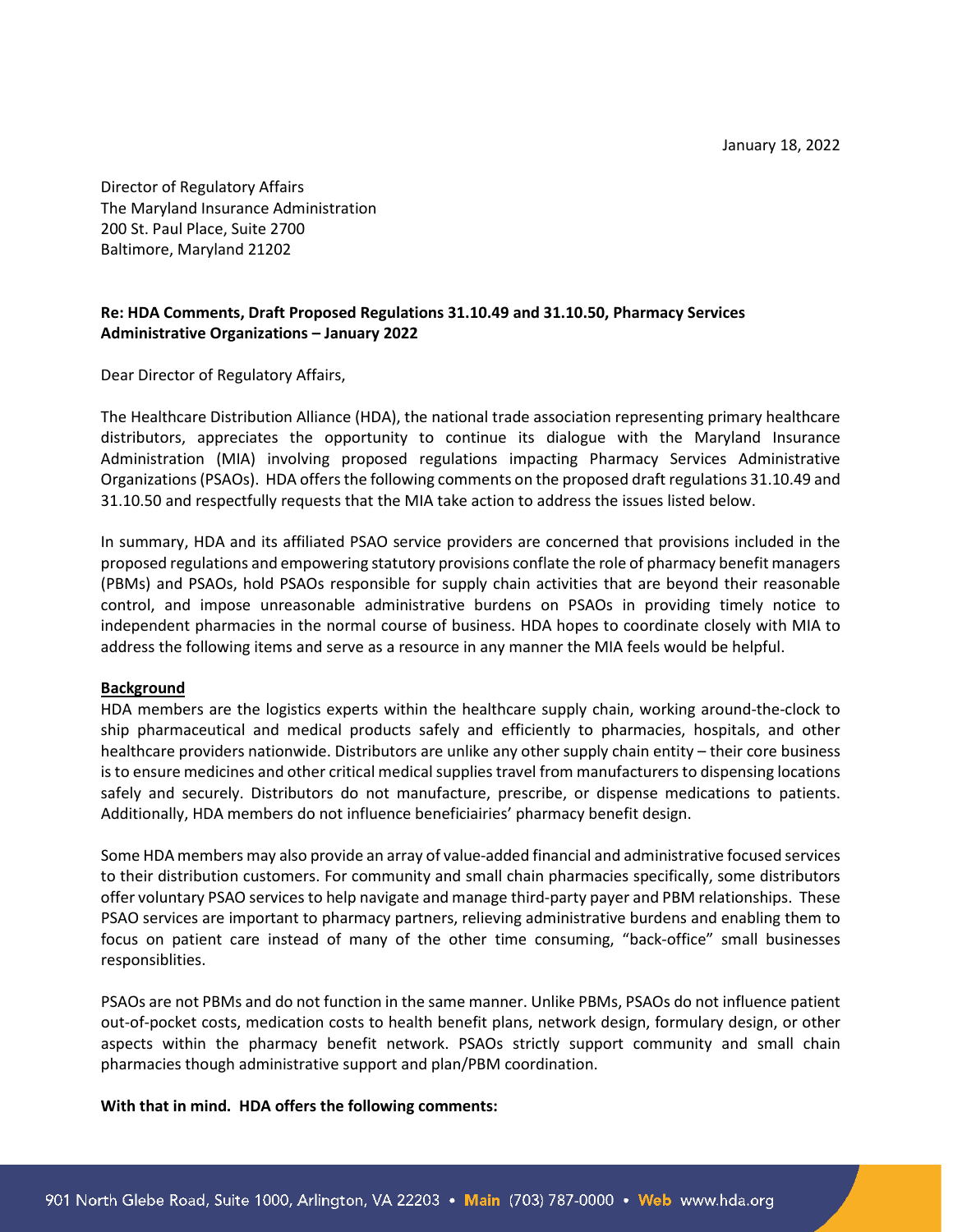• *31.10.49 Section .03 – (E)* addresses the processes through which PSAOs may obtain affirmative consent from each independent pharmacy respecting the disclosures outlined in  $31.10.49.03(A) - (C)$ which may be "delivered by electronic means" (as defined in 31.10.49.02(B)(3)). Unless and until such affirmative consent is provided, 31.10.49.03(E) makes clear that such disclosures may not be "delivered by electronic means," thus suggesting that other physical means (e.g., FAX, U.S. Mail, etc.) must instead be utilized in each such case. Securing such consent from independent pharmacies prospectively seeking to join a PSAO, and from contracted pharmacies who have already agreed to receive notices electronically from their current PSAO in a manner not compliant with 31.10.49.03(E), while concurrently complying with each provision of 31.10.49.03 presents a significant challenge considering: (i) the large size of many PSAO networks' membership; (ii) the significant costs associated with the use of physical notification means; (iii) the contents and frequency of the requisite disclosures; and (iv) the commonplace use of Email in today's PSAO landscape.

For example, because PSAOs generally execute a high volume of contracts, amendments, payment schedules, and reimbursement rates on behalf of independent pharmacies throughout the year, administering disclosures pursuant to 31.10.49.03(A) would incur significant internal and environmental resources where physical disclosure must be provided. Conversely, disclosures pursuant to 31.10.49.03(B) and (C) would likely be infrequent yet far more informational in nature than their 31.10.49.03(A) counterparts, yet 31.10.49.03 fails to account for such inherent differences. In either case, the significant costs of administering physical disclosures outweigh the benefits independent pharmacies may receive in receiving such disclosures via non-electronic means and, consequently, create barriers around PSAOs' timely disclosures to independent pharmacies in the normal course of business.

Given that both PSAOs and independent pharmacies are accustomed to using Email as the primary means of communication, HDA recommends that 31.10.49.03(E) be modified to: (1) eliminate the affirmative consent requirement for contracted pharmacies who have already consented to receive notices from their PSAO electronically; (2) simplify the preliminary disclosure and affirmative consent requirements for independent pharmacies seeking to join a PSAO in order to mitigate the administrative burden on PSAOs in issuing notices in both electronic and physical formats; and (3) more precisely account for the inherent differences between disclosures delivered pursuant to 31.10.49.03(A) – (C). Conversely, HDA recommends that Email be removed from the definition of "delivered by electronic means" (as defined in 31.10.49.02(B)(3)) or otherwise excepted from the affirmative consent requirements under 31.10.49.03(E).

- *31.10.49 Section .04 and .05* These sections are mostly irrelevant to a PSAO contract because such 'appealable' activity do not exist and are not in the perview of a PSAO; a possible exception that may be considered appealable is when a PSAO is acting in its administrative capacity facilitating central pay. Reimbursement appeals are made to PBMs, and are often a service a pharmacy services administrative organizations assists its pharmacy cusomters with. PBMs are the entities who set prices/reimbursement for the independent pharmacies and the entity that must be appealed to. HDA recommends that these sections be struck from the proposed regualtion. If the section is to remain, HDA respectfully requests for the MIA to clarify what specific types of appeals the MIA would foresee a pharmacy making directly against a PSAO.
- 31*.10.50 Section .03 – A(2)* addresses forms and amendments to contract forms between PSAOs and PBMs. Such documents originate with and are exclusively controlled by the PBMs and not the PSAOs.